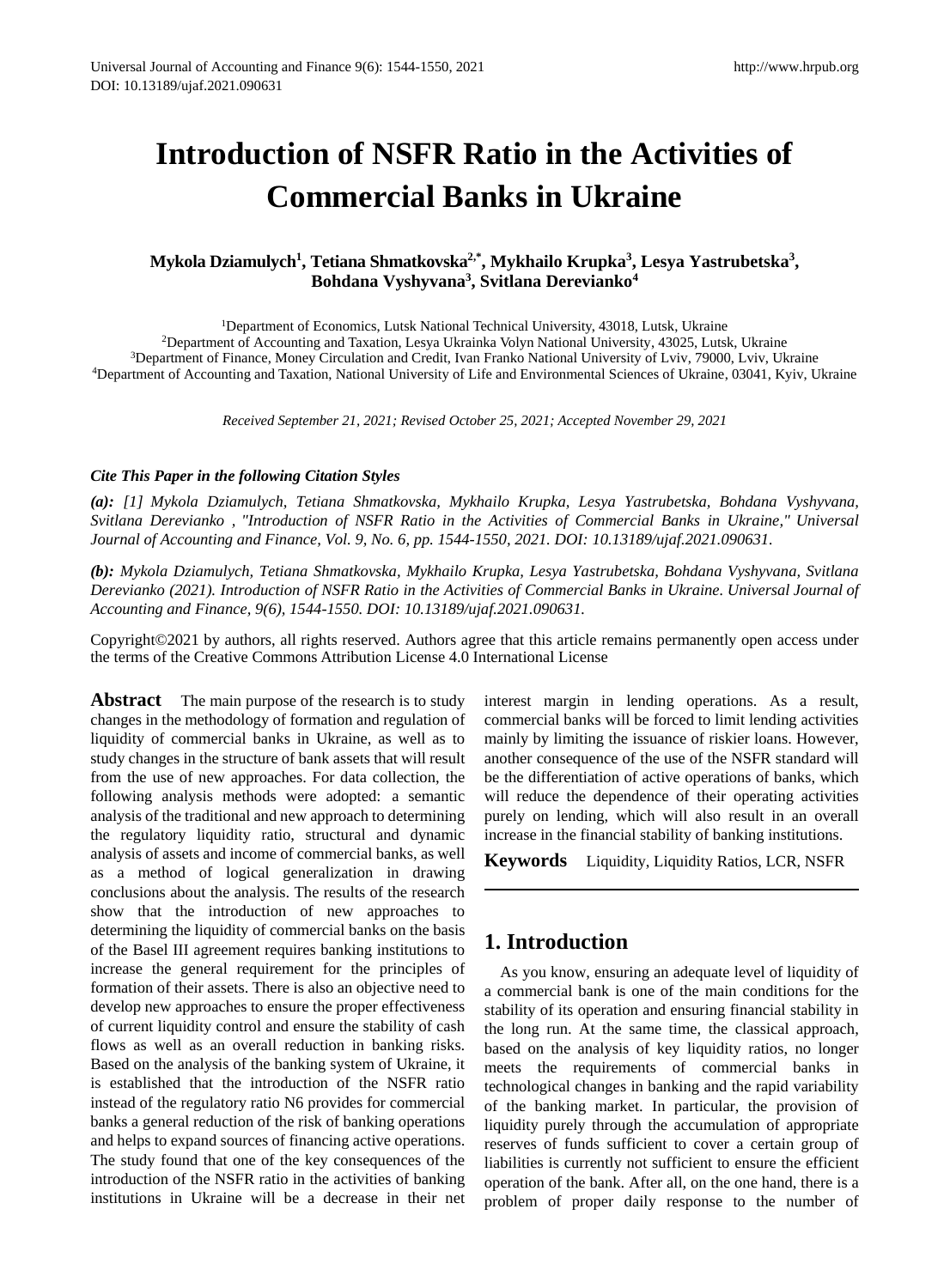available funds, depending on the specifics of active and passive operations, the speed of which has more than doubled over the past 5-7 years. On the other hand, the diversion of funds to liquidity reserves does not allow using them to provide the bank with an appropriate level of income from the disposal of these funds. The way out is to reorient the new liquidity ratios recommended by the Basel III agreement. And if the LCR standard has been used in the practice of Ukrainian banks for several years, the NSFR ratio is new to them and the transition to its application requires a thorough study of all issues related to its implementation.

#### **2. Literature Review**

The problems of liquidity research of commercial banks, in general, are quite widely disclosed in scientific research. It is worth noting that a group of researchers consider using traditional approaches to ensuring the liquidity of banks based on compliance with liquidity standards [1, 4, 8]. However, the views of a group of scientists who are critical of the application of the most controversial of these indicators – the ratio of instant liquidity, arguing that his high value contributes to excessive outflow of funds from active operations of the bank [3, 11, 23]. The same remarks, but from the standpoint of a critical review of all liquidity ratios, are expressed in studies of general approaches to the formation of corporate liquidity, including banks [6, 21, 24]. In this aspect, it should also be noted that research aimed at defining the essence of bank liquidity as an element of ensuring their financial stability in times of crisis, which are reflected in the methodological approaches to liquidity recommended by the Basel Committee [17, 18].

What is of particular note is the study of liquidity assessment using the funding matrix of J. F. Sinki [20] and the macroeconomic principles of liquidity management of the bank Edwin J. Dolan [7]. Timothy W. Koch and S. Scott MacDonald also made a significant contribution to the study of the principles of meeting the liquidity needs of banks [10]. A study of liquidity management risks is widely disclosed in the works and mathematical models of T. Barnhill and L. Schumacher [2]. In addition, an important role in the study of technical approaches to the formation of bank liquidity is based on the study of institutional changes as a result of changes in the growing riskiness of banking operations [9, 16, 22].

It is also necessary to highlight the research of such modern authors as L. Minghui, B. Setiyono, and N. Vyhovska, who determine the specifics of the transformation of the structure of assets and liabilities of banking institutions due to their transition from traditional liquidity methods to Basel III recommendations [12, 19, 25].

However, the constant changes taking place in regional

and global financial markets often require a critical consideration of approaches to ensuring liquidity of the bank. As practice shows, prompt response to changes in external conditions is necessary and appropriate for the effective operation of banking institutions. Therefore, there is a need to study the peculiarities of the introduction of new financial standards that allow achieving this goal.

#### **3. Materials and Methods**

Traditional approaches to the calculation of liquidity ratios of banking institutions are based on the application of standards of instant, current, and short-term liquidity. At the same time, the last of them (H6 standard in the practice of European banks) plays a key role in shaping short-term policy on attracting and using financial resources. The calculation of this ratio involves determining the ratio of liquid assets to liabilities with a maturity of up to one year:

$$
N6 = \frac{A_l}{D_s}
$$

where  $A_L$  – liquid assets;

Ds – short-term liabilities.

This standard specifies the minimum amount of assets required to ensure the fulfillment of its obligations by a commercial bank for one year. The normative value of the H6 coefficient must be at least 60%.

The introduction of a new liquidity ratio of commercial banks requires taking into account the peculiarities of the methodology for its calculation, which is unified due to the recommendations of Basel III. In particular, the calculation of the NSFR coefficient is performed according to the formula:

$$
NSFR = \frac{Available \ Stable \ Funding \ (ASF)}{Required \ Stable \ Funding \ (RSF)} > 100\%
$$

Herewith, banks are required to calculate this ratio in general for all currencies with which banking operations are conducted during the reporting period.

The process of calculating ASF as a component of the NSFR coefficient involves the inclusion of the following elements:

- 1) regulatory capital of the bank, reduced by the number of capital instruments with a residual maturity of up to one year;
- 2) liabilities of the bank: for unsecured financing, for secured financing, and other liabilities.

RSF elements, in accordance with the calculation methodology, defined the following:

- 1) bank assets: cash and bank metals; funds in the Central Bank, in other banks, loans, deposits, investments in securities; other assets;
- 2) off-balance sheet liabilities of the bank;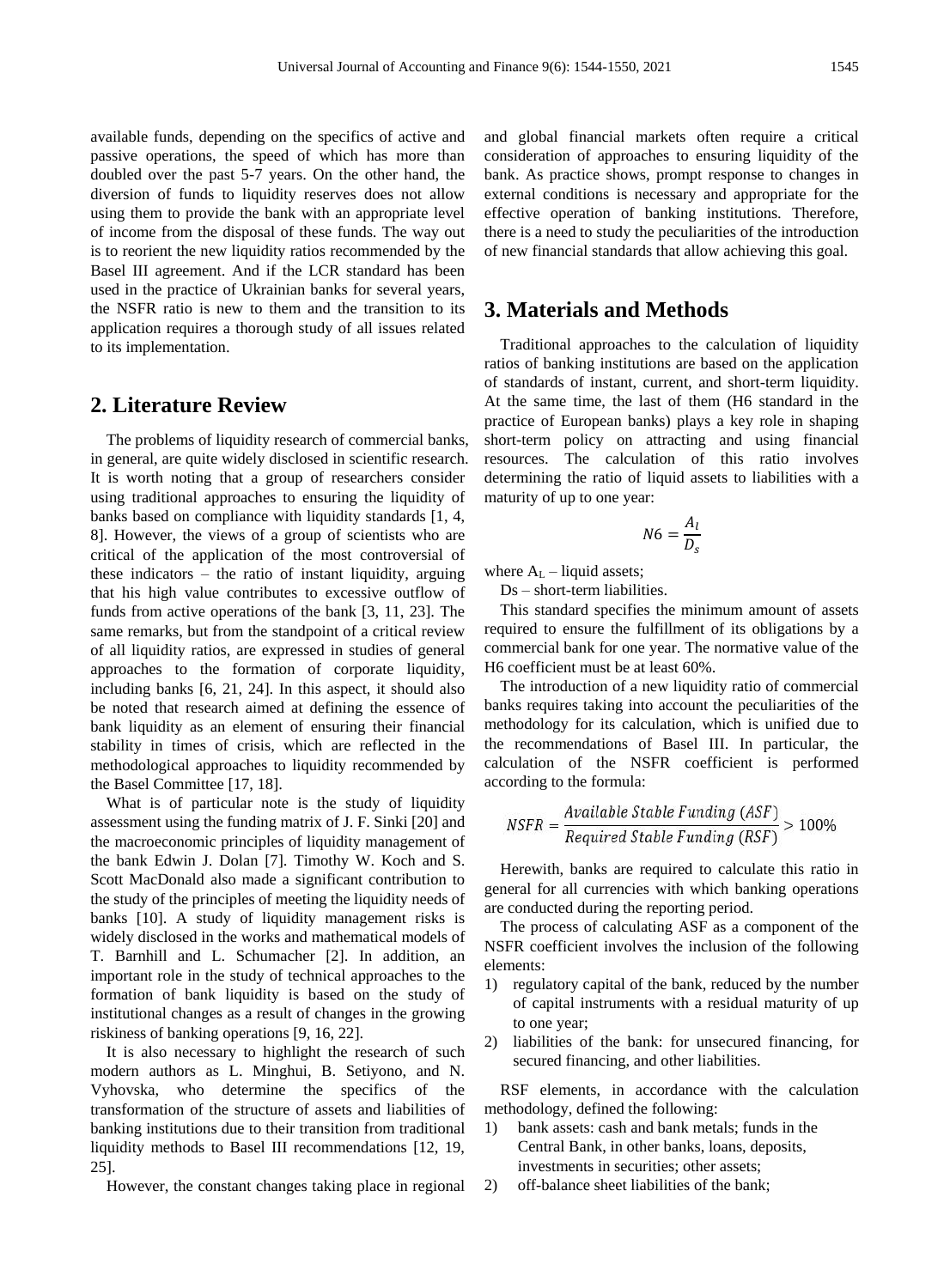3) transactions with derivatives [5].

Simultaneously, the ASF reflects the level of stability of the components of the available stable financing on the horizon in one year, taking into account their residual maturity. And RSF characterizes the liquidity of the components of the necessary stable financing on the horizon in one year, taking into account their residual maturity.

#### **4. Results and Discussion**

It is known that the provisions of the Basel Accord of 2010, which resulted from the revision of banking liquidity after the global financial crisis of 2008-2009, provided for the gradual introduction of new standards and approaches to the liquidity of commercial banks, which would strengthen and specify the requirements of the previous Basel II standard. The main directions of innovations were the strengthening of requirements for the formation of liquid assets of the bank, as well as the introduction of standards aimed at controlling the stability of funding sources, which generally significantly diversifies the risk of banking operations and strengthen the stability of banks in the market.

The liquidity coverage ratio (LCR) was the first to be introduced in this aspect. In particular, it is applied by conducting liquidity stress testing based on different scenarios using given assumptions about the level of cash outflows and discounts taking into account liquidity risk to assess the net cash outflow over the next 30 days. The discount is a percentage that is deducted from the value of liquid assets. Accordingly, cash and high-quality government securities (taking into account their liquidity) are accounted for at full price, and corporate securities are discounted. At the same time, the cash outflow factor indicates that the share of liabilities, according to the recommendations of Basel III, should be removed from the bank balance sheet in a stressful situation [6, p. 66].

The second element of the 2010 agreement is the net stable funding ratio of the NSFR. Definitely, the implementation of this standard was postponed for three years from the time of the introduction of the LCR coefficient and later postponed several more times. Currently, the deadline for the final implementation of the entire Basel III complex, which includes the NSFR coefficient, is set for 2022. In Ukraine, this standard

became mandatory for commercial banks from January 1, 2021, and will be used in parallel with the short-term liquidity ratio (N6) until 2022. However, it is currently impossible to assess the change in approaches to the formation of liquidity of commercial banks, as the parallel use of the NSFR ratio and the H6 ratio by different banks leads to distortions in reporting. In particular, large systemic banks (PrivatBank, Raiffeisen Bank Aval, Crédit Agricole Bank) have introduced NSFR since the beginning of the year. At the same time, the short-term liquidity ratio was the basis for assessing the liquidity of medium and small banks based on the results of operations for 9 months of 2021. Therefore, the first objective assessments of changes in the structure of banking assets and liabilities can be made only at the end of 2021 after the publication and audit of annual reports of commercial banks of Ukraine.

According to experts of the National Bank of Ukraine, the main goal of the NSFR is to help reduce one of the systemic risks to financial stability associated with short-term bank funding, balance assets and liabilities of banks by maturity, create incentives for banks to attract long-term deposits and reduce dependence on short-term financing [5].

In practice, the introduction of the NSFR standard aims to reduce the excessive dependence of commercial banks on short-term sources of financing, which are formed through passive operations and aimed at reorienting banks to more attract more stable financial forecasting funds in the form of equity, long-term interbank loans and shares of long-term deposits in portfolio of the bank. Due to this, liabilities of the bank will be diversified by maturity, while currently, the bulk of liabilities are short-term. At the same time, to ensure the current liabilities of the bank, smaller reserves of liquidity have to be formed in the short term, which will have a positive impact on the profitability and profitability of banking operations, and will contribute to the growth of short-term liquidity of banks.

In particular, the structure of high-quality liquid assets (HQLA) of Ukrainian banks, recorded in June 2020 (Fig. 1), suggests that the calculation of net stable bank financing in the future will be provided by a sufficient amount of highly liquid assets. That is, banks are ready for the introduction of NSFR and have a properly formed asset structure to ensure compliance with the appropriate level of liquidity.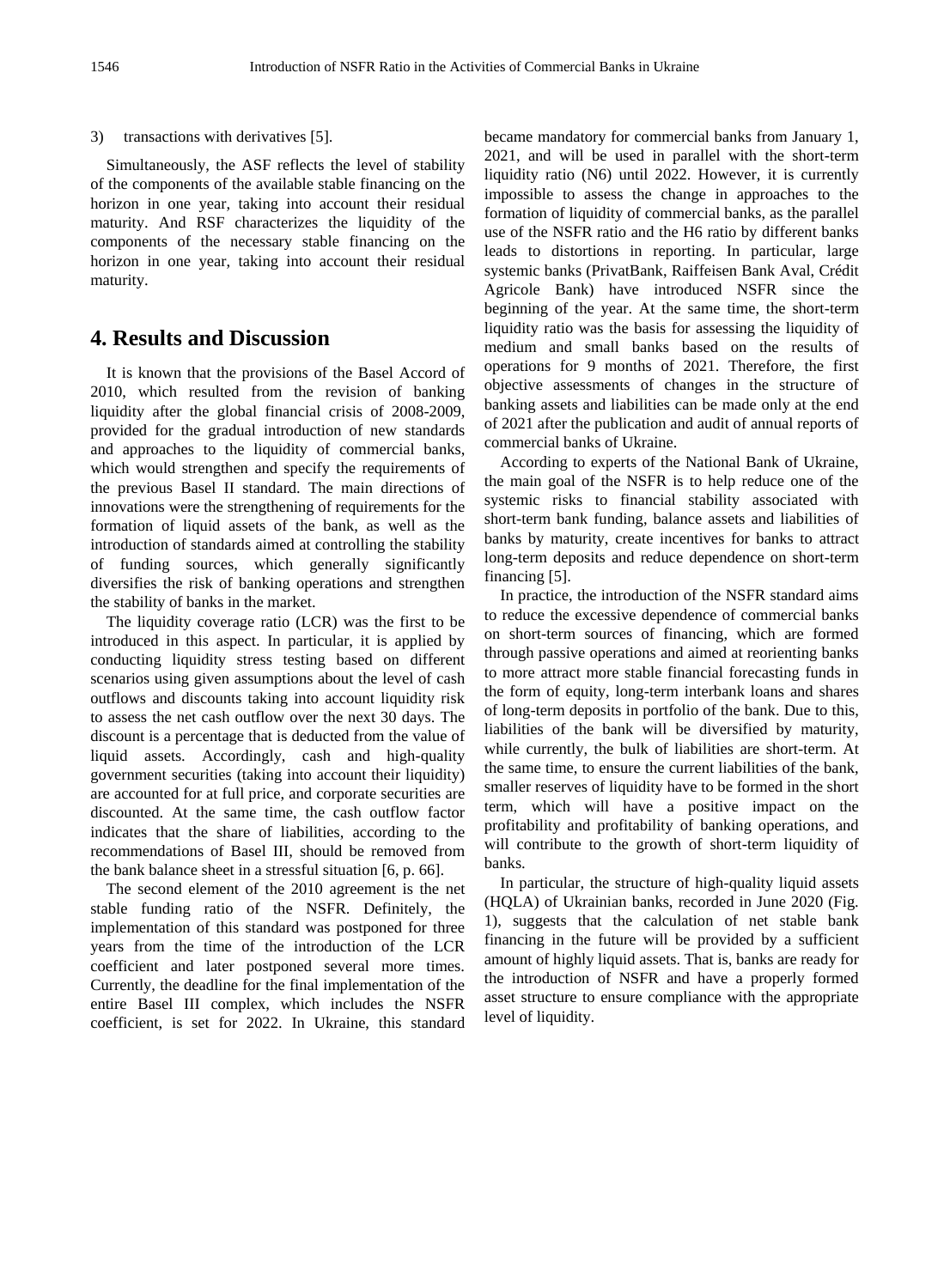

Source: calculated by the authors based on [15].

**Figure 1.** The structure of high-quality liquid assets of banks of Ukraine as for June 2020

Also, by introducing the NSFR ratio, the Basel Committee intends to reduce the risk of bank financing. This will simplify the management and financial management of retail banking, as well as improve the structure of the deposit portfolio and allow banks to gradually move to sources of long-term financing. This step, of course, is aimed at ensuring the stabilization of the financial condition of banks in the long run by ensuring compliance with the liquidity ratio without speculative transactions.

On the other hand, NSFR will certainly create big problems for investment banks, because it is no secret that a significant part of their operations is based on "quick money" when investments in securities should give a quick result in the form of dividend payments or market value growth. However, since Ukrainian banks are not very active in this market sector, such issues will not have a significant impact on the national banking market as a whole. In particular, as can be seen from Fig. 2. Despite the steady growth of operating income of commercial banks in Ukraine over the past two years, the value of CIR remains virtually unchanged. It should be noted that a significant increase in income of commercial banks in 2018 was due to inflationary trends, and after stabilization in early 2019, the overall dynamics of operational efficiency of banks have stabilized. That is, the potential impact of the introduction of NSFR on the operating income of Ukrainian banks should be insignificant.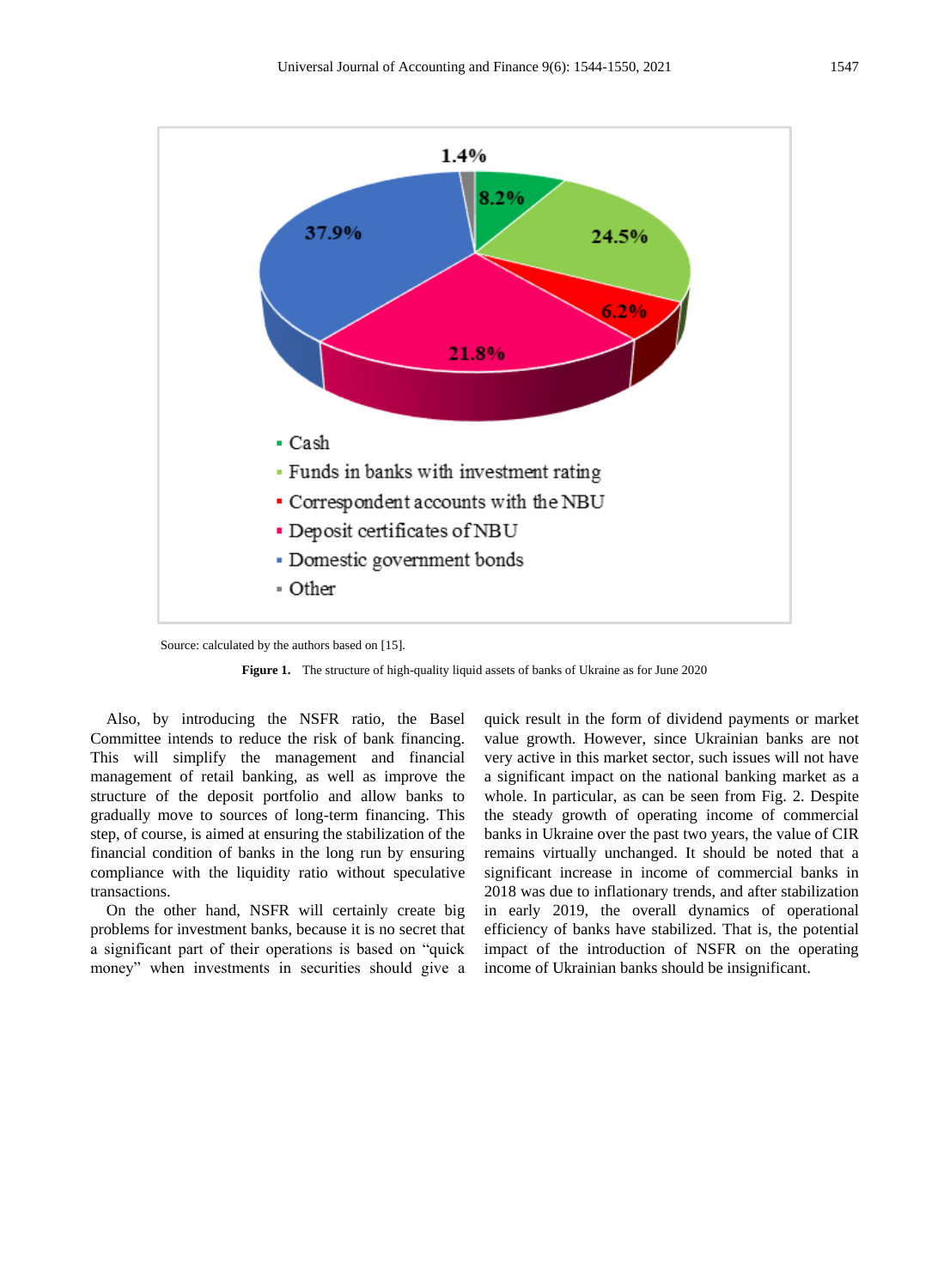

Source: calculated by the authors based on [15].

**Figure 2.** Dynamics of operating income and operating efficiency of Ukrainian banks in 2018-2020

|  |  |  | <b>Table 1.</b> Moody's requirements for calculating the NSFR |  |
|--|--|--|---------------------------------------------------------------|--|
|--|--|--|---------------------------------------------------------------|--|

| <b>Indicators</b>                        | <b>Available Stable Funding (ASF)</b>                                                                                                                                                                                                                                                                                                                              | <b>Required Stable Funding (RSF)</b>                                                                                                                                                                                                                                                                                                                                                                                                                                                                                                                                                                             |
|------------------------------------------|--------------------------------------------------------------------------------------------------------------------------------------------------------------------------------------------------------------------------------------------------------------------------------------------------------------------------------------------------------------------|------------------------------------------------------------------------------------------------------------------------------------------------------------------------------------------------------------------------------------------------------------------------------------------------------------------------------------------------------------------------------------------------------------------------------------------------------------------------------------------------------------------------------------------------------------------------------------------------------------------|
| Basic criteria                           | liabilities and the propensity to withdraw funds                                                                                                                                                                                                                                                                                                                   | Depends on the relative stability of the source of Depends on the general characteristics of liquidity, the<br>funding, taking into account the maturity of specifics of the riskiness of the bank's assets, and<br>off-balance sheet exposure.                                                                                                                                                                                                                                                                                                                                                                  |
| Basic assumptions                        | - Long-term liabilities are considered more stable<br>than short-term ones.<br>Short-term financing from small businesses is more<br>stable than from large ones.<br>Determining the maturity of equity or liabilities<br>implies that investors will focus on the shortest<br>payback period.                                                                     | Stable financing is needed for some loans.<br>Highly stable financing is needed to support banks that<br>extend part of their loans to maintain relationships<br>with customers.<br>Short-term assets require less stable financing than<br>long-term ones.<br>High-quality assets should not be fully funded by<br>stable funding.<br>Financial instruments, foreign currency, and paid<br>goods are included in the calculation.<br>Securities received from financing operations are<br>included in the calculation of the bank retains<br>ownership of them and these assets remain on its<br>balance sheet. |
| Calculation of the amount for<br>funding | - The book value of the bank's capital and liabilities<br>is calculated.<br>- For derivative liabilities, the replacement cost is<br>calculated by deducting any margin.<br>- The value of one of the ASF coefficients is assigned<br>depending on the maturity of the obligations.<br>- The summation of weighted amounts is performed<br>to obtain the total ASF | The book value of the institution's assets is calculated.<br>- For derivative assets, the calculation of the cost of their<br>replacement is not adjusted for the amount of<br>collateral, except for the margin of variation of cash.<br>The value of one of the RSF coefficients is assigned<br>depending on the residual value.<br>The summation of weighted amounts and the total<br>amount of funds.                                                                                                                                                                                                        |

Source: [13].

The practice of forming this standard is currently quite complex and unclear for its application in banking, which requires a transition period for banking institutions. Therefore, in this case, you should seek the advice of experts. In particular, analysts at the international rating agency Moody`s recommend following the following assumptions and requirements when calculating the NSFR (Table 1).

As we can see, the effective application of the NSFR standard will really allow commercial banks to stabilize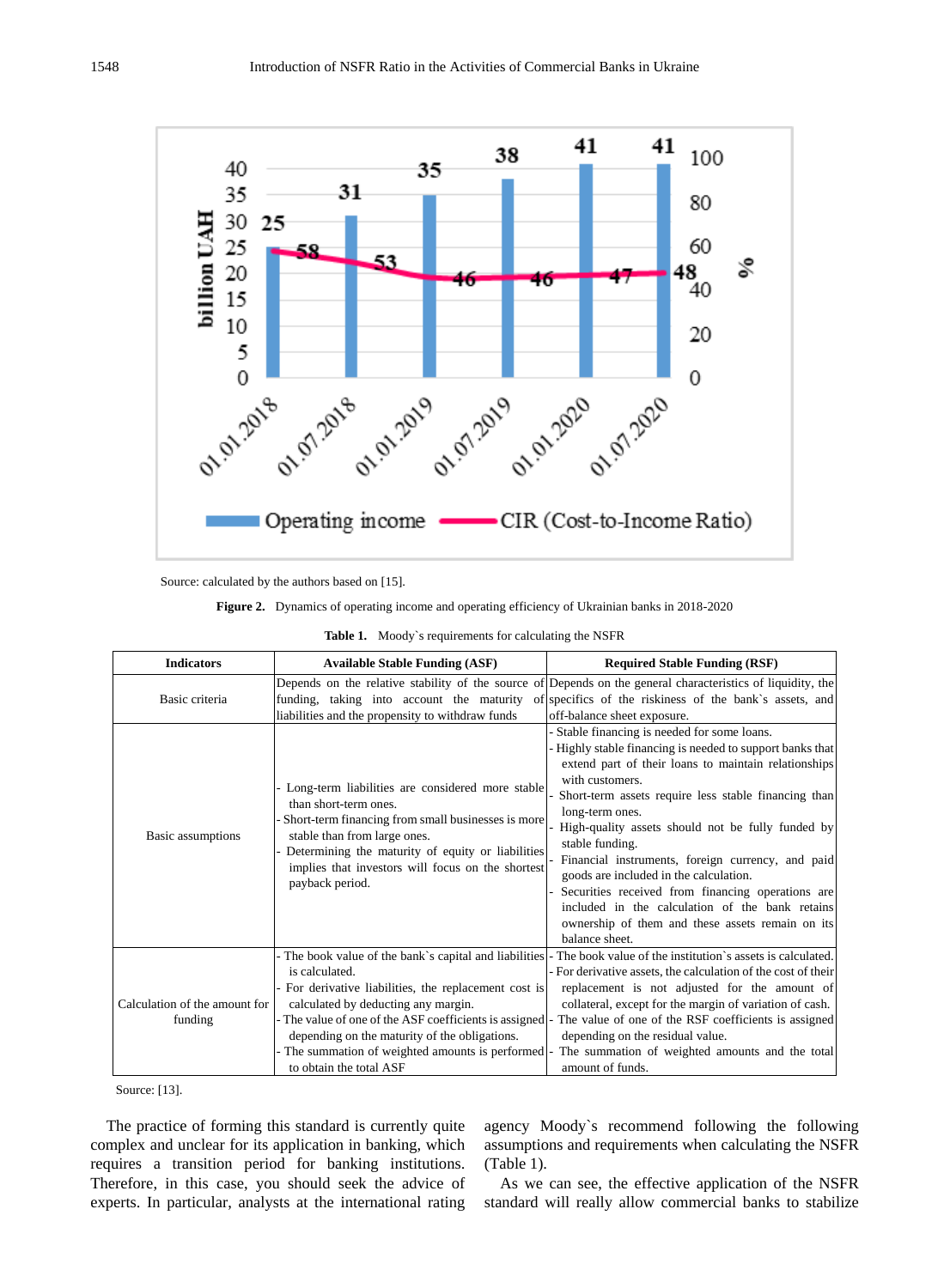the situation with capital risk, promote more effective integrated management of market and credit risk of customers, as well as allow rapid adjustment of credit risk associated with deteriorating credit ratings.

Thus, it can be argued that the bank`s liquidity should be an effective tool for the financial planning system, as the lack and excess of liquidity can generate negative effects on bank resources, which, in turn, will reduce the efficiency of their use.

It should also be noted that this effect of the new liquidity ratios is confirmed by the Barnhill and Schumacher model [2], which involves modeling the bank`s balance sheet with network interaction and two stages of modeling, according to which each stage of the bank`s liquidity operation must relate to another type of risk NSFR criteria). However, although the first stage concerns credit stress and illustrates its impact on the problems associated with the bank`s equity, the consequences of the second stage are related to liquidity and are confirmed by examples of the functioning of the US banking sector.

#### **5. Conclusions**

Thus, it can be concluded that the NSFR ratio cannot be applied by itself, as it is definitely intended to supplement the liquidity coverage ratio (LCR) ratio, as the NSFR itself, unlike the LCR, is a structural rather than a stress indicator for the liquidity assessment system. Accordingly, the NSFR applied in the complex will really allow commercial banks to reduce the risk of financing in the long run, by reorienting banking institutions to finance their own activities from stable sources, which, in turn, will reduce the overall risk of potential bank problems in future periods.

In addition, the reduction in the net interest margin in lending due to the introduction of the NSFR standard will, on the one hand, forcing commercial banks to reduce their lending activities in the market, but at the same time help banks focus on other more profitable activities. A negative element of such stabilization of the market position of banks and increase of their financial stability may be the increase of interest rates on credit operations to maintain the appropriate level of their profitability. And this can lead to an overall decrease in demand for credit resources and, in a broad sense, may even affect the dynamics of the country`s GDP. However, such a possible consequence of the introduction of the new standard still needs further study.

Therefore, further study on the effectiveness of the introduction of new approaches to ensuring the liquidity of commercial banks requires the use of analytical methods to assess changes in the structure of assets and liabilities. In particular, we believe that after the transition period for the introduction of the NSFR ratio, there will be

opportunities for comparative assessment not only of the overall stability of the bank but also changes in the volume of assets by maturity. Therefore, the dynamics of such changes should be studied after the accumulation of qualitative statistics on the structure of banks` balance sheets and changes in the quantitative values of the NSFR and LCR ratios using econometric and correlation analysis.

### **REFERENCES**

- [1] Abdul-Rahman, A., Sulaiman, A. A., Said, N. L. H. M. "Does financing structure affects bank liquidity risk?," *Pacific-Basin Finance Journal*, Vol. 52, pp. 26-39, 2018.
- [2] Barnhill, T., Schumacher, L. "Modeling correlated systemic bank liquidity risks. A guide to IMF stress testing. Methods and models*"*. Washington, D.C., International Monetary Fund, 2014.
- [3] Berger, Allen N., Christa H. S. Bouwman. "Bank liquidity creation," *Review of Financial Studies*, Vol. 22, pp. 3779-3837, 2009.
- [4] Boiar, A., O., Shmatkovska, T. O., Stashchuk, O. V. "Towards the theory of supranational finance," *Cogent Business & Management*, Vol. 5(1), 2018. DOI: 10.1080/23311975.2018.1482594.
- [5] Decision of the Board of the National Bank of Ukraine "On Approval of the Methodology for Calculating the Net Stable Financing Ratio (NSFR)" of December 24, 2019, Online available from https://bank.gov.ua/ua/legislation/Decision\_24122019\_100 1-rsh.
- [6] DeYoung, R., Jang, K. Y. "Do banks actively manage their liquidity?," *Journal of Banking & Finance*, Vol. 66, pp. 143-161, 2016.
- [7] *Dolan, E. J., Campbell, K. D., Campbell,* R. J. "*Money, banking* and *monetary policy." San Diego,* Harcourt School Publishers, 1988.
- [8] Epifanov, A. A., Maslak, N. G., Salo, I. V. "Operations of commercial banks," Sumy, University Book, 2007.
- [9] Gobareva Y. L., Gorodetskaya O. Yu., Karp M. V., Guliev I. A., "International Development Banks as Centers of Technological Exchange: Is Future Here?," *Universal Journal of Accounting and Finance*, Vol. 9, No. 3, pp. 329-335, 2021. DOI: 10.13189/ujaf.2021.090306.
- [10] Koch, Timothy W. Macdonald, S. Scott. "Bank Management," 8th edition, Boston, Cengage Learning, 2014.
- [11] Lutsiv, B. L. "Improving the efficiency of the credit and service system of Ukraine uses creditworthiness," *Effective Economy*, Vol. 1, 2011, Online available from http://www.economy.nayka.com.ua/?op=1&z=454.
- [12] Minghui, L. I., Bian, Z. H. O. U. "Can NSFR Replace Loan-to-deposit Ratio? - An Empirical Analysis Based on the Data of 20 Listed Banks in China," *Collected Essays on*